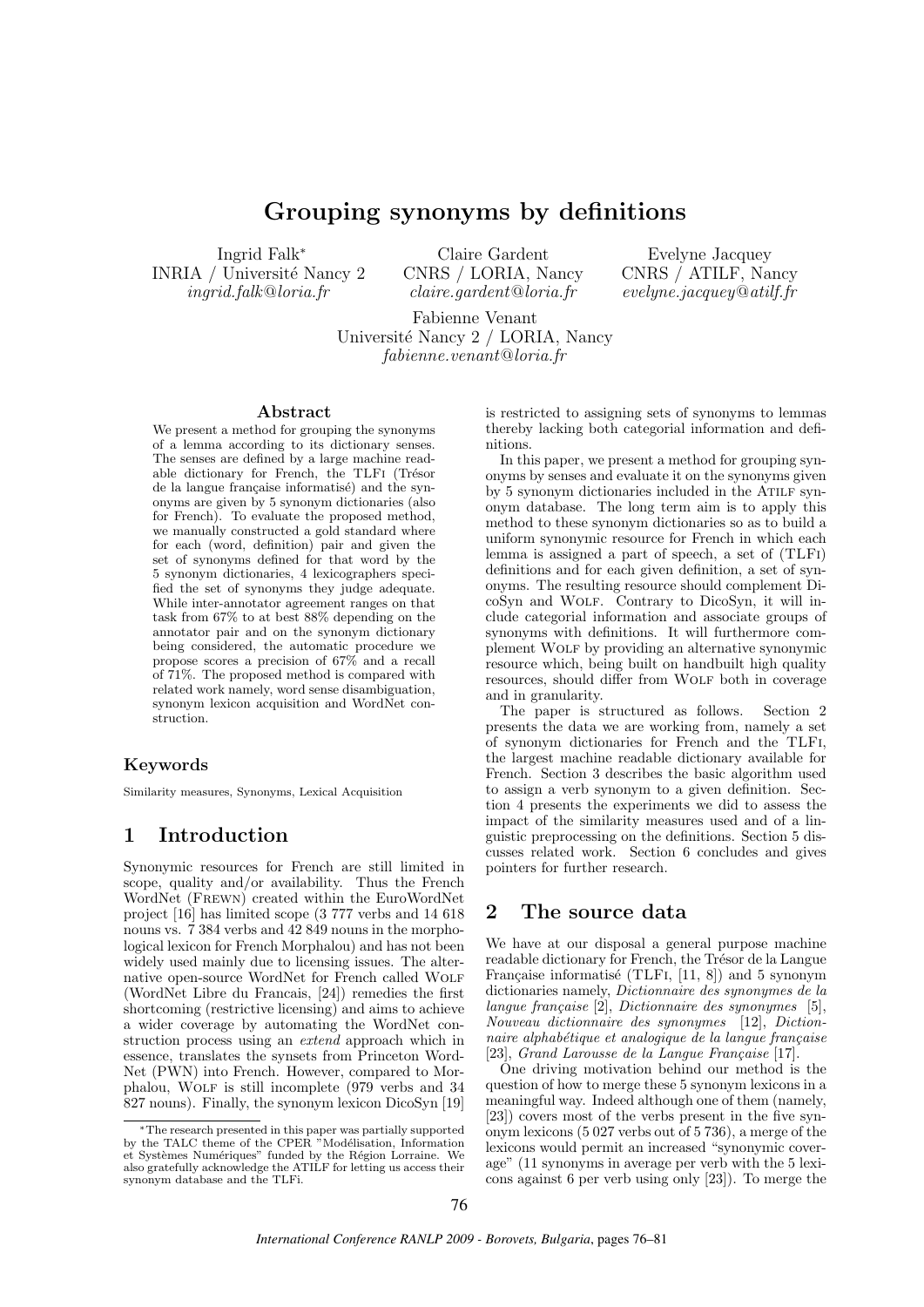five lexicons, we plan to apply the method presented here to each of the synonyms assigned to a word by the 5 synonym lexicons. In this way, we aim to obtain a merged lexicon in which each word is associated with a part of speech, a set of TLFI definitions and for each definition, the set of synonyms associated to this definition.

For our experiment, we worked on a restricted dataset. First, we handled only verbs. Since they are in average more polysemous<sup>1</sup> than other categories, they nevertheless provide an interesting benchmark. Second, we based our evaluation on a single synonym dictionary, namely [23]. As mentioned above, this is the largest of the five lexicons (cf. Fig. 2). Moreover, it is unlikely that the quality of the results obtained vary greatly when considering more synonyms since, as we shall see in Section 3, the synonym-to-definition mapping performed by our method is independent of the number of synonyms assigned to a given word.

The TLFI is the largest machine readable dictionary available for French (54 280 entries, 92 997 lemmas, 271 166 definitions, 430 000 examples). It has a rich XML markup which supports a selective treatment of entry subfields. Moreover, the definitions have been part-of-speech tagged and lemmatised.

For our experiment, we extracted from the TLFi all the verb entries and their associated definitions. Definitions were extracted by selecting the XML elements identifying an entry definition and checking their content. If a selected definitional element contained either some text (i.e., a definition), a synonym or a domain specification, the XML element was taken to indeed identify a definition. Else, no definition was stored. In this way, XML elements that did not contain any definitional information such as subdefinitions containing only examples, were not taken into account.

For each selected definitional element, a definition index was then constructed by taking the open class lemmas associated with the definition and, if any, the synonyms and/or the domain information contained in the definitional element. For instance, given the TLFi definitions for projeter (to project) listed in Fig. 1, the indexes extracted will be as indicated below each definition. In (a), the index contains the open class lemmas of the definition; in (b) the domain information is also included and in (c), synonymic information is added.

The synonym dictionaries. The table in Fig. 2 gives a quantitative summary of the data contained in the five available synonym dictionaries. Each entry in the synonym dictionaries is associated with one or more sets of synonyms, each set corresponding to a different meaning of the entry. The synonym dictionaries however contain neither part of speech information nor definitions. An example entry of [23] is given in Figure 3. For the experiment, we extracted the verb entries (using a morphological lexicon) of these dictionaries that were also present in the TLFi. Synonyms

- a. Jeter loin en avant avec force. To throw far ahead and with strength  $\langle$  jeter, loin, avant, force  $\rangle$
- b. cin. audiovisuel. Passer dans un projecteur. cin. audiovisual. To show on a projector.  $\langle$  cinéma, audiovisuel, passer, projecteur  $\rangle$
- c. Eclaircir. Synon. jeter quelque lumière To lighten. Synonym. To throw some light.  $\langle$  lighten. throw, light  $\rangle$

Fig. 1: Some definitions and extracted indexes for projeter ( to project).

or entries that were present in the synonym dictionaries but not in the TLFi were discarded.

| Syn. Dic.    | Verbs | -Refl | $+$ Refl | Syn/verb |
|--------------|-------|-------|----------|----------|
| Bailly       | 2600  | 2370  | 230      | 1.       |
| <b>Benac</b> | 2656  | 2298  | 358      | 1.5      |
| Chazaud      | 3808  | 3267  | 541      | 5.25     |
| Larousse     | 3835  | 3194  | 641      | 4.7      |
| Rev          | 5027  | 4071  | 956      | 6.       |
| ALI          | 5736  | 4554  | 1182     | 11.      |

Fig. 2: Verbs from TLFi, also present in the synonym dictionaries. -Refl indicates the number of non reflexive verb entries (laver), +Refl the number of reflexive verb entries (se laver).

Reference. To evaluate our results, we built a reference sample as follows. First, we selected a sample of French verbs using the combination of three features: genericity, polysemy and frequency. Each feature could have one of the three values "high", "medium" and "low" thus yielding a sample of 27 verbs. Genericity was assessed using the position of the verb in the French EuroWordNet (the higher the more generic). Polysemy was defined by the number of definitions assigned to the verb by the TLFi. Frequency was extracted from a frequency list built from 10 years of Le Monde newspaper parsed with the Syntex parser [7].

For these 27 verbs, we extracted the corresponding definitions and synonyms from the TLFi and the synonym dictionaries respectively. To facilitate the assignment by the annotators of synonyms to definitions, we manually reconstructed some of the definitions from the information contained in the TLFi entries. Indeed a dictionary entry has a hierarchical structure (a definition can be the child of another definition) which is often used by the lexicographer to omit information in definitions occurring lower down in the hierarchy. The assumption is that the missing information is inherited from the higher levels. To facilitate the assignment by the annotator of a given synonym to a given definition, we manually reconstructed the information that had been omitted on an inheritance assumption. Note though that this manual reconstruction is only intended to facilitate the annotation task.

<sup>1</sup> The average polysemy recorded by the Princeton WordNet for the various parts of speech is: 2.17 for verbs, 1.4 for adjectives, 1.25 for adverbs and 1.24 for nouns.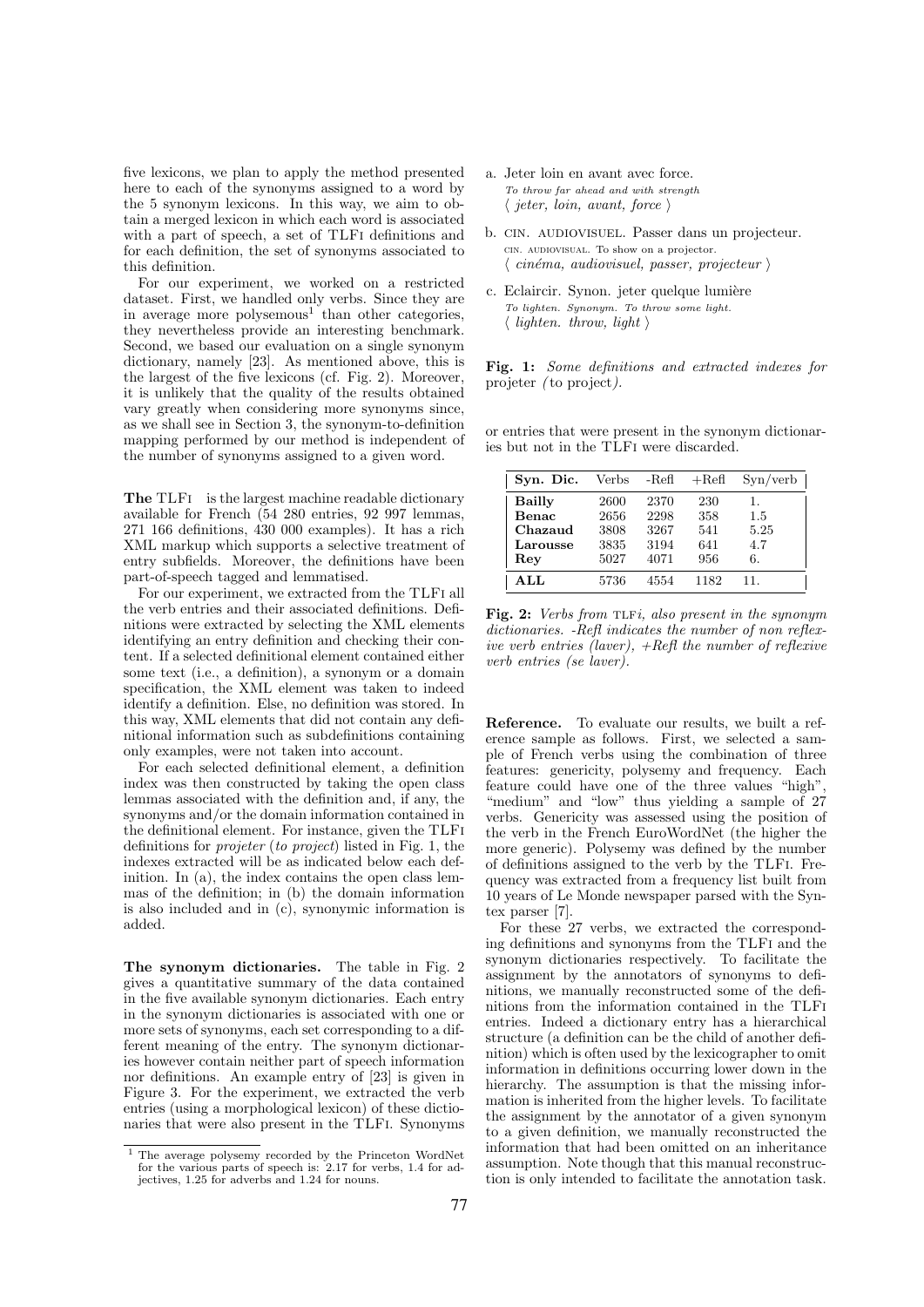It does not affect the evaluation since the numbering of the definitions within a given dictionary entry remains the same and what is being compared is solely the assignment of synonyms to definition identifiers made by the system and that made by the annotators.

Third, we asked four professional lexicographers to manually assign synonyms to definitions. The lexicographers were given for each verb  $v$  in the sample, the set of (possibly reconstructed) definitions assigned by the TLFI to  $v$  and the set of synonyms associated to  $v$ by the synonym base. They then had to decide which definition(s) the synonym should be associated with.

We computed the agreement rate between pairs of annotators and all four annotators. No pair achieved a perfect agreement. The proportions of triples for which two annotators agree range from 87.07% (highest) to 74.06% (lowest) and the agreement rate for four annotators was even lower, 63.37%. This indicates that matching synonyms with definitions is a difficult task even for humans. On the other hand, the reasonably high agreement rate suggests that the sample provides a reasonable basis for evaluation. Accordingly we used the rating produced by the first annotator of the pair with the highest agreement as a baseline for our system.

## 3 The basic procedure

Given a verb V, a synonym  $Syn_V$  of that verb and a set of definitions  $D_V = \{d_1 \dots d_n\}$  given for V by the TLFI, the task is to identify the definitions  $d_i \in D_V$ of V for which  $Syn_V$  is a synonym of V.

Mapping synonyms to definitions. To assign a synonym  $Sym_V$  to a definition  $d_i$  of V, we proceed as follows: First we compare the index of the merged definitions of  $Syn_V$  with the index of each definition  $d_i \in D_V$  using a gloss-based similarity measure. Note that since the intended meaning of the synonym is not given, we do not attempt to identify it and use as the basis for comparison the union of the definitions given by the TLFi for each synonym. Next, the synonym  $Syn<sub>V</sub>$  is mapped onto the definition that gets the highest (non null) similarity score.

Evaluation. We evaluated the results obtained with respect to the reference sample presented in the previous section as follows.

From the reference, we extracted the set of tuples  $\langle V, Sym_V, Def_i \rangle$  such that  $Sym_V$ , is a synonym of V which is associated with the definition  $\text{Def}_i$  of V.

Recall is then the number of correct tuples produced by the system divided by the total number of tuples contained in the reference. Precision is the number of correct tuples produced by the system divided by the total number of tuples produced by the system.

The baseline gives the results obtained when randomly assigning the synonyms of a verb to its definitions.

#### 4 Experiments

#### 4.1 Comparing similarity measures

To assess the impact of the similarity method used, we applied the 6 similarity measures listed in Table 1 namely, simple word overlap, extended word overlap, extended word overlap normalised, 1st order vectors and 2nd order vectors with and without a tfidf threshold. These methods were implemented using Ted Pedersen's Perl library search.cpan.org/ dist/WordNet-Similarity/ and adapting it to fit our data<sup>2</sup> .

Simple word overlap. Simple word overlap between glosses were introduced by [18] to perform word sense disambiguation. The Lesk Algorithm which is used there, assigns a sense to a target word in a given context by comparing the glosses of its various senses with those of the other words in the context. That sense of the target word whose gloss has the most words in common with the glosses of the neighbouring words is chosen as its most appropriate sense.

Similarly, here we use word overlap to assess the similarity between a verb definition and the merged definitions of a synonym. Given a set of verb definitions and a synonym, the synonym will be matched to the definition(s) with which its definitions has the most words in common (and at least one).

Extended word overlap. The scoring mechanism of the original Lesk Algorithm does not differentiate between single word and phrasal overlaps. [3] modifies the Lesk method of comparison in two ways. First, the glosses used for comparison are extended by those of related WordNet concepts and second, the scoring mechanism is modified to favour glosses containing phrasal overlaps. An *n* word overlap is assigned an  $n^2$ score. Because the French EuroWordNet is relatively under-developed<sup>3</sup> we did not modify the comparison to take into account WordNet related glosses<sup>4</sup>. We did however modify it to take into account phrase overlaps using the same scoring mechanism as Banerjee and Pedersen in  $[3]^{5}$ .

Extended word overlap normalised. The extended word overlap is normalised by the number of words occurring in the definitions being compared.

First order vectors. A first order word vector for a given word indicates all the first order co-occurrences

<sup>2</sup> In particular, calls to the Princeton WordNet were removed.

<sup>3</sup> The French EuroWordNet (Frewn) contains 3 777 verbs. Since [23] alone lists 5 027 verbs, it is clear that a FREWN based extended gloss overlap measure would only partially be applicable.

<sup>4</sup> As mentioned in the introduction 1, an alternative WordNet for French is being developed by [24]. It cannot be used to integrate in the comparison glosses of WordNet related words however because the glosses associated with synsets are the Princeton WordNet English glosses.

<sup>5</sup> Recall (cf. Section 2) that the index of a definition is the list of lemmas for the open class words occurring in that definition. The order in the list reflects the linear order of the corresponding words in the definition.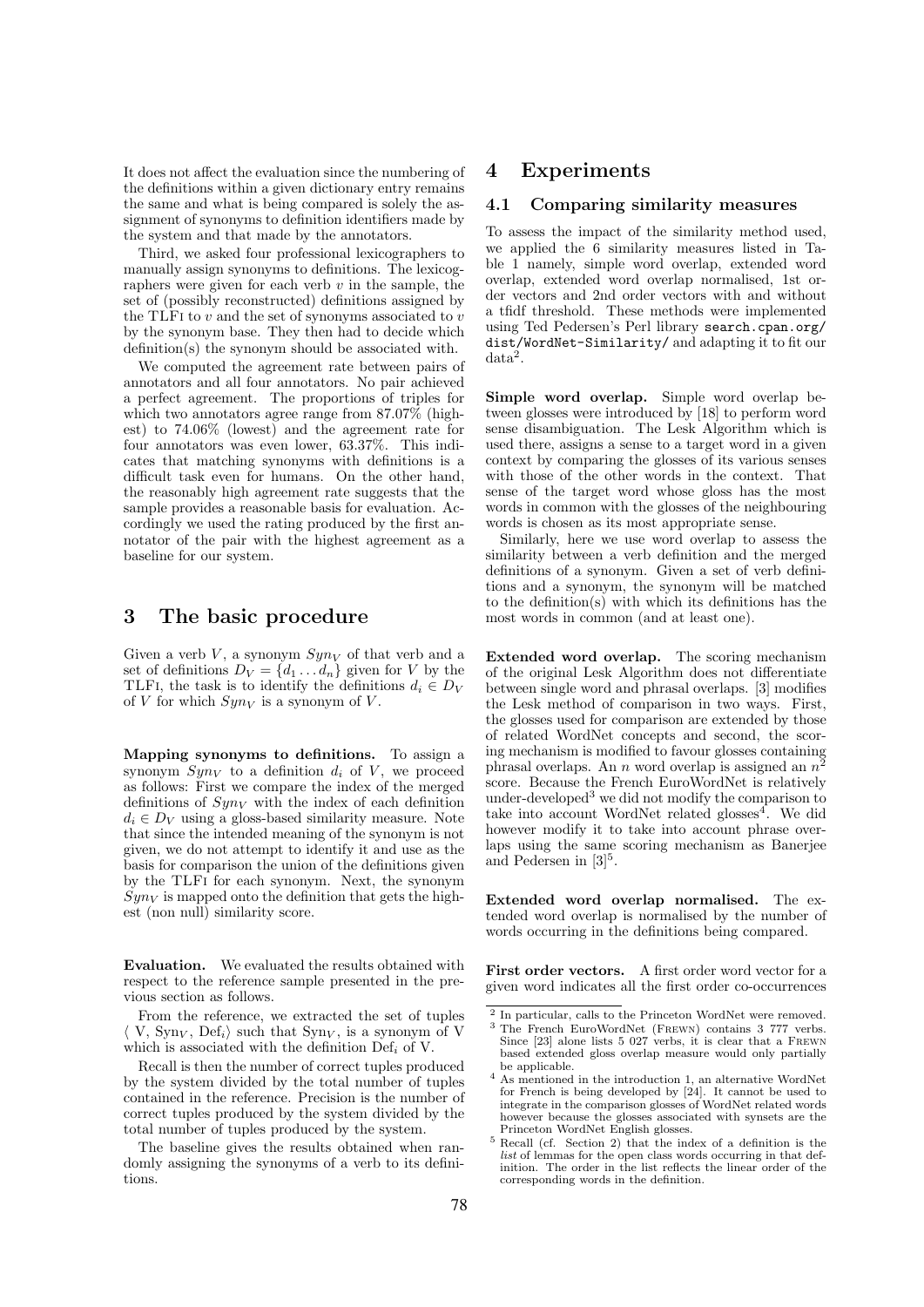of that word found in a given context (e.g., a TLFi definition). Similarity between words can then be computed using some vector similarity measure. For each verb  $V$ , we build weighted word vectors for each of its definitions  $d_V^i$  and for each of its synonyms. The dimensions of these vectors are the lemmatised words occurring in the definitions of  $V$  whose tf.idf is different from 0. <sup>6</sup> The similarity score between a verb definition  $d_V^i$  and a synonym  $\overline{Syn_V}$  is the product of the two corresponding vectors.

Second order word vectors with and without tf.idf cutoff. Second order vectors are derived from first order vectors as follows. For each verb/synonym definition, the corresponding second order vector is the sum of the first order vectors<sup>7</sup> defined over the words occurring in this definition. The second order vectors "average" the direction of a set of vectors. If many of the words occurring in the definition have a strong component in one of the dimensions, then this dimension will be strong in the second order vector. In other words, the second order vector helps pinning down the strength of the different dimensions in a given definition.

The similarity score between a verb definition and a synonym is the product of the two corresponding second order vectors. We compare two versions of the second order word vectors approach, one where a tf.idf cut-off is used to trim down the word space and another where it isn't.

The results obtained by the various measures are given in Table 1 (left side).

A first observation is that our synonym-to-definition mapping procedure systematically outperforms the random assignment baseline. Thus, despite the brevity of dictionary definitions, gloss based similarity measures appear to be reasonably effective in associating a synonym with a definition on the basis of its own definitions.

A second observation is that no similarity measure clearly yields better results than the others. This suggests that word overlap between TLFi definitions is a richer source of information for synonym sense disambiguation (SSD) than other more indirect contextual cues such as the distributional similarity of the words occurring in the definitions (first order word vector approach) or of the words defined by the words occurring in the definitions (second order word vector approach).

|          | No refl. dist. |      |      | With refl. dist. |      |      |
|----------|----------------|------|------|------------------|------|------|
| Meas.    | R              | P    | F    | $\mathbf R$      | P    | F    |
| baseline | 0.45           | 0.32 | 0.38 | 0.44             | 0.43 | 0.44 |
| Over 1   | 0.72           | 0.51 | 0.60 | 0.70             | 0.68 | 0.69 |
| Over 2   | 0.72           | 0.51 | 0.60 | 0.70             | 0.68 | 0.69 |
| Over 3   | 0.73           | 0.51 | 0.60 | 0.71             | 0.67 | 0.71 |
| WV 1     | 0.73           | 0.51 | 0.60 | 0.70             | 0.69 | 0.70 |
| WV 2     | 0.71           | 0.50 | 0.59 | 0.70             | 0.69 | 0.69 |
| WV 3     | 0.72           | 0.50 | 0.59 | 0.70             | 0.70 | 0.69 |

Table 1: Precision, recall and F-measure for various similarity measures, with (right side) and without (left side) reflexive/non reflexive distinction. The similarity measures are the following: Over 1: Simple word overlap, Over 2: Extended word overlap, Over 3: Extended word overlap normalised, WV 1: First order vectors, WV 2: Second order vectors, without tf.idf cut-off, WV 3: Second order vectors, with tf.idf cut-off. Best scores are set in bold face<sup>9</sup> .

ABANDONNER:  $(1)$  se dessaisir, renoncer à, se déposséder, se dépouiller, abdiquer, se démettre, démissionner, se désister, résigner, renoncer à, sacrifier, céder, confier, donner, léguer (2) concéder, accorder (3) exposer (ancient), délaisser, lâcher, tomber, larguer (fam.), plaquer (fam.) . . . S'ABANDONNER: se livrer, succomber, céder, se donner, s'épancher, se fier, se reposer sur

Fig. 3: Sample (reflexive and non-reflexive) synonym dictionary entry of  $(s')$  abandonner, (to abandon).

#### 4.2 Linguistic preprocessing

A single TLFi verb entry might encompass several very different uses/meanings of this verb. Typically, it might include definitions that relate to the reflexive use of that verb, to a non reflexive use and/or to collocational use.

The approach presented in the previous section does not take such distinctions into account and is therefore prone to compare apples and oranges. It will for instance select the synonyms of a verb  $V$  and match these into all its definitions independent of whether these definitions reflect a reflexive or a non reflexive usage. This is clearly incorrect because the synonyms of a verb  $V$  are not necessarily synonyms of its reflexive form. For example, the synonyms of the non reflexive form *abandonner* (to abandon) listed in Fig. 3 are clearly distinct from those of the reflexive form s'abandonner (to give way).

Hence matching e.g., the synonyms of abandonner onto definitions corresponding to a reflexive use of the verb will result in incorrect synonym/definition associations.

To account for these observations, we developed an approach that aims to take into account the reflexive/non reflexive distinction. The approach differs from the procedure described in the previous section as follows: First, we automatically differentiated both in the handbuilt reference and in the automatically extracted verb entries between the reflexive and the

<sup>&</sup>lt;sup>6</sup> The weights are computed as follows: For a definition  $d_V^i$ , the weight of each word  $w_i$  is the number of occurrences of  $w_j$  in  $d_V^i$  divided by the number of occurrences of  $w_j$  in all  $w_j$  in  $u_V$  divided by the number of occurrences of  $w_j$  in an definitions of V. For a synonym  $Syn_V$ , the weight of  $w_j$  is the number of occurrences of  $w_i$  in the definitions of  $\overline{Syn}_V$ divided by the number of occurrences of  $w_j$  in all definitions of  $V$ .

<sup>7</sup> In contrast to the vectors used in the first order approach, the dimensions of the first-order vectors used to compute the 2nd order vectors are the lemmatised open class words of all definitions in the TLFi (not just the words occurring in the definitions of a given verb).

<sup>&</sup>lt;sup>9</sup> Please note that the values shown here have been computed with higher precision and then rounded, therefore some differences in scores may no longer be visible.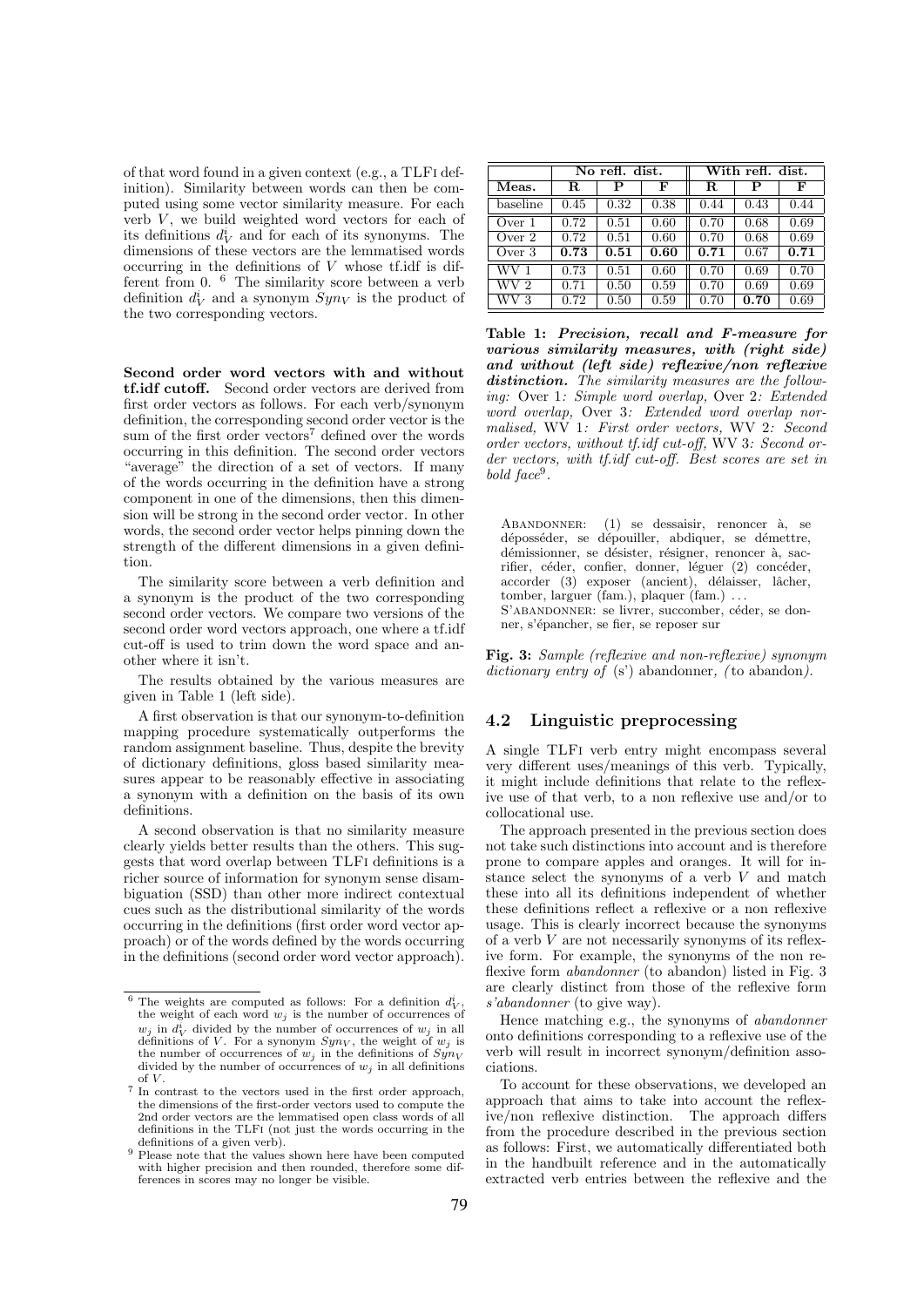non reflexive usage of a verb. For each verb with the two types of usage, we constructed two entries each with the appropriate definitions. The synonym selection is then done with respect to a verb entry i.e., with respect to either a reflexive or a non reflexive usage.

As a result, similarity measures were applied between the definitions of verbs corresponding to the same type of usage. In other words, the definitions of a synonym associated with a given verb usage (reflexive *vs.* non-reflexive) were compared only with the definitions of this particular usage.

The results obtained on the basis of this modified procedure are given in Table 1, right side.

Unsurprisingly while precision increases, recall decreases. The increase in precision indicates that this linguistically more constrained approach does indeed support a better matching between synonyms and definitions. The decrease in recall can be explained by several factors. First, the information contained in the TLFi concerning reflexive and non reflexive usage is irregular so that it is sometimes difficult to automatically distinguish between the definition of a reflexive usage and that of a non reflexive usage. Second, the synonym dictionary might fail to provide synonyms for a reflexive usage listed by the TLFi. Third, a reflexive verb listed in the synonym dictionary might fail to have a corresponding entry (and hence definition) in the TLFi. All of these cases introduce discrepancies between the reference and the system results thereby negatively impacting recall.

In short, while a finer linguistic processing of the data contained in the TLFi might help improve precision, a better recall would involve enriching both the synonym and the TLFi dictionaries.

# 5 Related work

Our work has connections to several research areas namely, word sense disambiguation (we aim to identify the meaning of a synonym and more specifically, to map a synonym to one or more dictionary definitions associated by a dictionary with the verb of which it is a synonym), synonym lexicon acquisition (we plan to use the method presented here to merge the five synonym lexicons into one) and WordNet construction (by identifying sense based synonym sets i.e., synsets).

Word sense disambiguation (WSD) uses four main types of approaches namely, lexical knowledgebased methods which rely primarily on dictionaries, thesauri, and lexical knowledge bases [18, 21], without using any corpus evidence; supervised and semisupervised approaches [20] which make use of sense annotated data to train or start from and unsupervised methods [22] .

The approach presented here squarely fits within the lexical knowledge-based methods in that it exclusively uses dictionary definitions to disambiguate words. Supervised and semi-supervised approaches were not considered because of the absence of sense annotated data for French. Moreover, as shown by the construction of the reference sample and the agreement rate obtained (cf. Section 2), the fact that we are working on disambiguating synonyms (as opposed

to a set of arbitrary words) out of context makes sense annotation a lot more difficult than for the standard WSD task.

It would in principle be possible to use an unsupervised approach and attempt to disambiguate synonyms on the basis of raw corpora. Such approaches however are not based on a fixed list of senses where the senses for a target word are a closed list coming from a dictionary. Instead they induce word senses directly from the corpus by using clustering techniques, which group together similar examples. To associate synonyms with definitions, it would therefore be necessary to define an additional mapping between corpus induced word senses and dictionary definitions. As noted in [1], such a mapping usually introduces noise and information loss however.

Synonym lexicon construction. As noted above and further discussed in Section 6, the method described in this paper can be used to merge the five synonym dictionaries mentioned in section 2 into a single one. In this sense, it is related to work on synonym lexicon construction. Much work has recently focused on extracting synonyms from dictionaries and/or from corpora to build synonym lexicons or thesauri. Thus, [15, 9, 14] extract synonyms from large monolingual corpora based on the idea that similar words occur in similar context; [4] used a bilingual corpus; [6] use the structure of monolingual dictionaries; and [25] combine both monolingual and bilingual resources. Such approaches are fundamentally different from the work presented here in two main ways. First, they aim to extract synonyms from linguistic data and thereby often yield "associative" lexicons rather than synonymic ones. In other words, these approaches yield lexicons which often associate with a word, synonyms but also antonyms, hypernyms or simply words that belong to the same semantic field. In contrast, we work on a predefined base of synonyms and the lexicon we produce is therefore a purely synonymic lexicon. Second, whereas we associate synonyms with a predefined list of senses, existing work on synonym lexicon construction usually doesn't and is restricted to identifying sets of synonyms (or semantically related words).

WordNet and thesaurus construction. Grouping synonyms in sets reflecting their possible senses effectively boils down to identifying synsets i.e., sets of words having a common meaning. In this sense, our work has some connections with work on Word-Net development and more precisely, with a merge approach to WordNet development that is, with an approach that aims to first create a WordNet for a given language and then map it to existing WordNets. Recently, [24, 13] have presented an extend approach to WordNet construction for French based on a parallel corpus for 5 languages (French, English, Romanian, Czech, Bulgarian). Briefly the approach consists in first extracting a multilingual lexicon from the aligned parallel corpora and second, in using the Balkanet WordNets to disambiguate polysemous words. The approach relies on the fact that the WordNets for English, Romanian, Czech and Bulgarian all use the same synset identifiers. First, the synset identifiers of the